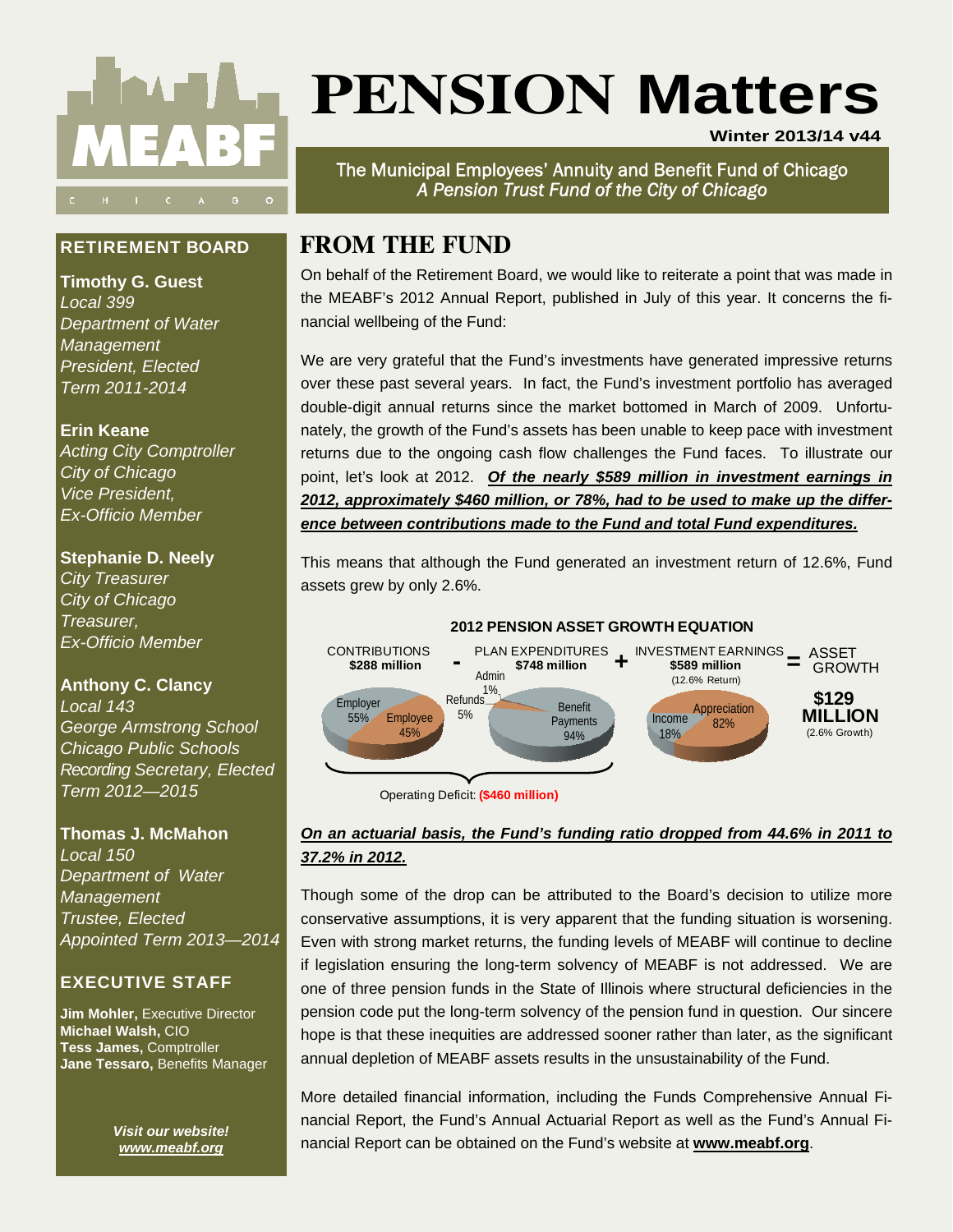#### **IMPORTANT PHONE NUMBERS**

**Main Number (312) 236-4700** 

#### *For appointments ext. 7392*

**For information regarding disability payments, if your last name begins with the letter** 

**A—K, ext. 2123 L—Z, ext. 2131** 

**For insurance questions, if your last name begins with the letter** 

**A—K, ext. 2109 L—Z, ext. 2108** 

**For questions about annuity payments, if your last name begins with the letter** 

**A—H, ext. 2136 I—N, ext. 2126 O—Z, ext. 2128** 

**The MEABF of Chicago does not honor walk-in counseling appointments. If you need to access our offices, please call ahead to the numbers listed above.** 



Visit our website at *www.meabf.org* 

# **Fund Updates**

#### *Marty Durkan, Elected Trustee*

The Trustees of the Retirement Board and MEABF staff want to acknowledge the hard work of our departing elected Trustee, Marty Durkan. Marty was appointed to the Fund in July of 2011, and mation or send you an application to fill immediately became actively involved in furthering his knowledge of the duties of a Trustee and helping create better communication between the staff and Fund members.

cago. We will miss his presence at our in all his future endeavors.

#### *Thomas J. McMahon Appointed Trustee*

Thomas J. McMahon was appointed to the MEABF Board of Trustees on November 1, 2013. Mr. McMahon is a General Foreman of Hoisting Engineers with the City's Department of Water Management. Tom began his career with the City **Annuitants who were employed by the**  in 1980.

We look forward to working with Tom and the insights and experience he will bring to the Fund.

# *Public Act 097-0651—Let's Talk About Fraud*

The Illinois State Legislature passed Public Act 097-0651 in January 2012. Included in the content of this Act are new requirements compelling Fund em-the CPS's Benefit Office at (773) 553 ployees to report suspected statements 4748. of fraud to the Retirement Board. If the Board feels there is reasonable suspicion that a fraudulent act occurred, the matter will be forwarded to the State's Attorney Changes to the City of Chicago's retiree for review.

# *Membership Records*

Benefits, such as disability payments and annuity payments, cannot be made unless members have a Membership Record on file. This record contains important fit Services Center at (877) 299-5111.information, including the identity of your chosen beneficiary.

Are you unsure if you have a Membership Record on file? Has your beneficiary information changed? Are you widowed, divorced or have you had children?

If you are not sure your record is complete, call the Fund at (312) 236-4700, ext. 2149 and we will confirm your inforout and return.

# *Unable to Handle Your Business Affairs Because of Health Problems?*

Recently, Marty has accepted an oppor-If you are unable to handle your business tunity to work outside of the City of Chi-affairs because of health problems, a regular meetings, but wish him the best agent. Please submit a Durable Power of relative or friend can be named as your Attorney or Court-Appointed Guardianship to our office. If you are the agent for one of our members, please contact our Annuitant Services Department at (312) 236-4700, press 2 when you hear the prompt, to find out details.

## *Healthcare and Retirement—What You Should Know*

**Chicago Public Schools (CPS),** we have been informed by CPS that current benefit levels will continue to be offered through the existing carrier, Blue Cross Blue Shield of Illinois through 2014. However, CPS will not offer a retiree health insurance plan to employees who retired after August 31, 2013. Please see our website at www.meabf.org to read the letter received by CPS. Any questions regarding this letter should be directed to

# **Annuitants of the City of Chicago,**

healthcare benefits are being implemented starting 2014. The City will continue to provide relevant updates regarding health insurance matters going forward. For information about plan changes/ eligibility, you should call the City's Bene-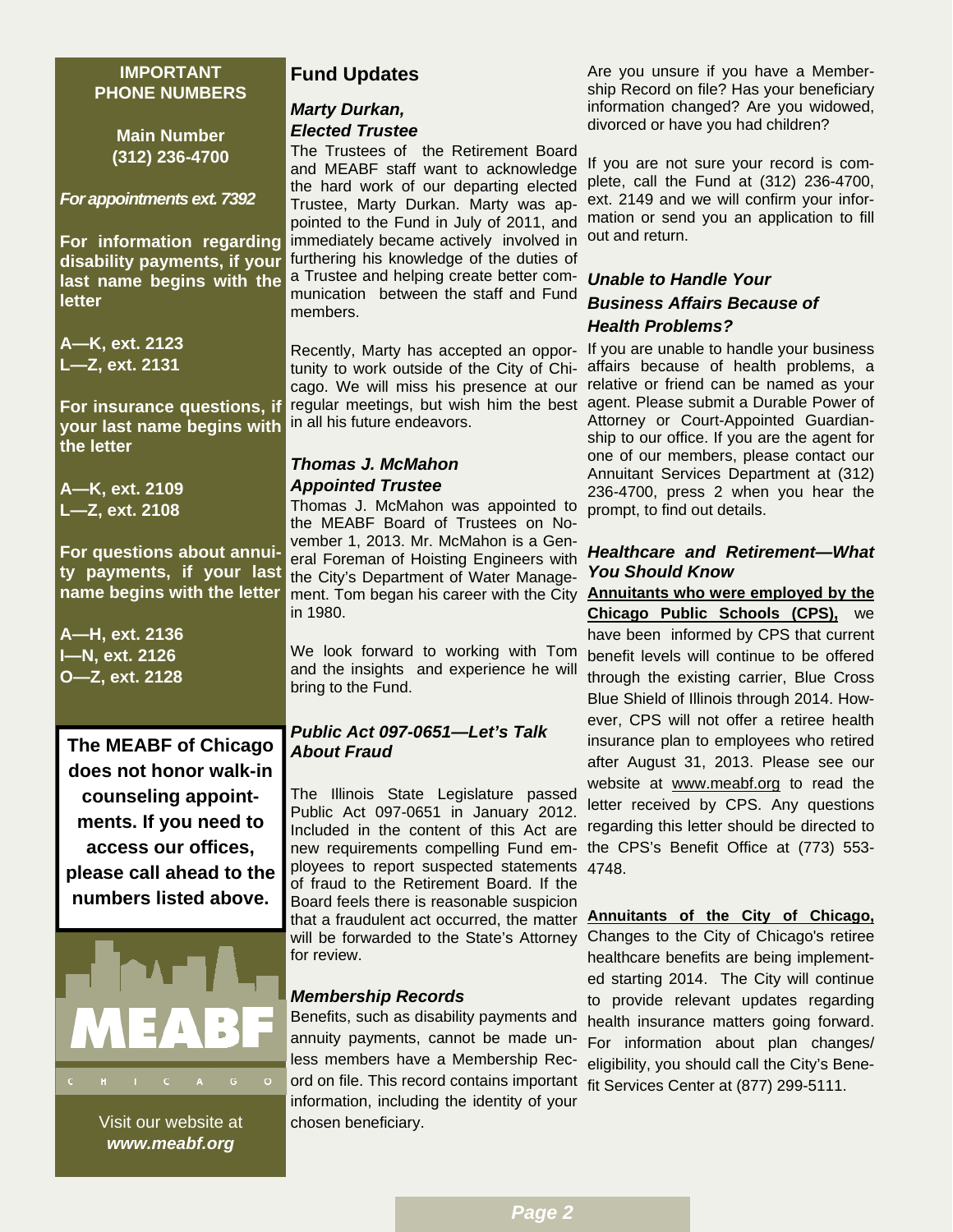#### **2013 PORTFOLIO UPDATE**

Despite the threat of a "Fiscal Cliff", a debt crisis in the tiny Mediterranean island of Cyprus, uncertainty regarding the The Retirement Board of the MEABF meets monthly on the future of the Federal Reserve and its policies that aim to keep interest rates low, questions regarding possible U.S. intervention with respect to the Syrian conflict, U.S. budget deadlock and the debt ceiling crisis, the financial markets have proven to be resilient this year. The U.S. stock market has performed particularly well and continues to reach new all-time highs. For example, the S&P 500, a wellknown proxy for the U.S. stock market, was up 19.8% for the year as of September 30, 2013. If you are an investor, chances are you have benefited and the same can be said for our pension fund.

The Fund's portfolio continues to perform well and generate impressive returns in recent years. Year-to-date through September 30, 2013, the MEABF's portfolio has returned approximately 10.3% on a net-of-fees basis. Over long periods of time, the goal of the Fund is to outperform the Fund's return assumption of 7.5%. With one more quarter left in the year, the Fund is currently outperforming the annual return target by 2.8%. In fact, over the past 4 years, roughly the time period since the end of the "Great *start times may change. Changes will be reflected on our*  Recession", the Fund has returned 10.2% on an annual basis. Unfortunately, as is the case with most investors, the effects of the last recession continue to weigh heavily on MEABF's longer-term returns. Over the ten-year period ending September 30, 2013, the Fund has generated an annual return of approximately 6.4%. Though this is below the Fund's 7.5% annual target return, it is certainly in line with what most investors experienced over the same period. Our hope is that the portfolio's continued strength will bring those long-term averages up.

#### **2014 MEABF OFFICE CALENDAR**

The following is the holiday schedule for the office for 2014. Please note that the Fund is open for business on Lincoln's Birthday (February 12) and Casimir Pulaski Day (March 3) in order to assist members who are able to utilize these holidays to meet with staff. In lieu of being open these dates, the Fund will be closed on Christmas Eve and New Year's Eve. Office hours are 8:00 a.m.—4:30 p.m.

| Wednesday, January 1   |
|------------------------|
| Monday, January 20     |
|                        |
| Monday, February 17    |
| Monday, May 26         |
| Friday, July 4         |
| Monday, September 1    |
| Monday, October 13     |
| Tuesday, November 11   |
| Thursday, November 27  |
| Friday, November 28    |
| Wednesday, December 24 |
| Thursday, December 25  |
| Wednesday, December 31 |

New Year's Eve Martin Luther King Jr.'s **Birthday** President's Day Memorial Day Independence Day Labor Day Columbus Day Veterans' Day Thanksgiving Day Day After Thanksgiving Christmas Eve Christmas Day New Year's Eve

#### **2014 RETIREMENT BOARD MEETING DATES**

following dates:

| Thursday, January 23   | (Regular) - 9:00 a.m.        |
|------------------------|------------------------------|
| Thursday, February 20  |                              |
| Thursday, March 13     | (Investment) $*$ - 9:00 a.m. |
| Thursday, March 20     |                              |
| Thursday, April 17     |                              |
| Thursday, May 22       |                              |
| Thursday, June 19      |                              |
| Thursday, July 17      |                              |
| Thursday, August 21    |                              |
| Thursday, September 11 | (Investment) $*$ - 9:00 a.m. |
| Thursday, September 18 |                              |
| Thursday, October 23   |                              |
| Thursday, November 20  |                              |
| Thursday, December 18  |                              |

*Meetings begin at 8:30 a.m. unless indicated. Dates and website.* 

#### **2014 DIRECT DEPOSIT DATES**

Annuity payment direct deposits are made on the **first business day** of each month. This day is not always the first day of the month.

| January   | Thursday, January 2  |
|-----------|----------------------|
| February  | Monday, February 3   |
| March     | Monday, March 3      |
| April     | Tuesday, April 1     |
| May       | Thursday, May 1      |
| June      | Monday, June 2       |
| July      | Tuesday, July 1      |
| August    | Friday, August 1     |
| September | Tuesday, September 2 |
| October   | Wednesday, October 1 |
| November  | Monday, November 3   |
| December  | Monday, December 1   |

Please be aware of these dates if you utilize automated payments from your direct deposit accounts.

# **2014 ANNUAL ADVICE**

Your earning statement of annual advice will be mailed out by mid-January.

Effective January 2015, the ANNUAL ADVICE will be mailed only to annuitants eligible for an automatic increase in annuity for that year. While monthly benefit payments will continue, annuitants NOT eligible for an annual automatic increase in annuity, such as spouse, children and certain employee annuitants will no longer receive ANNUAL AD-VICE beginning January 2015.